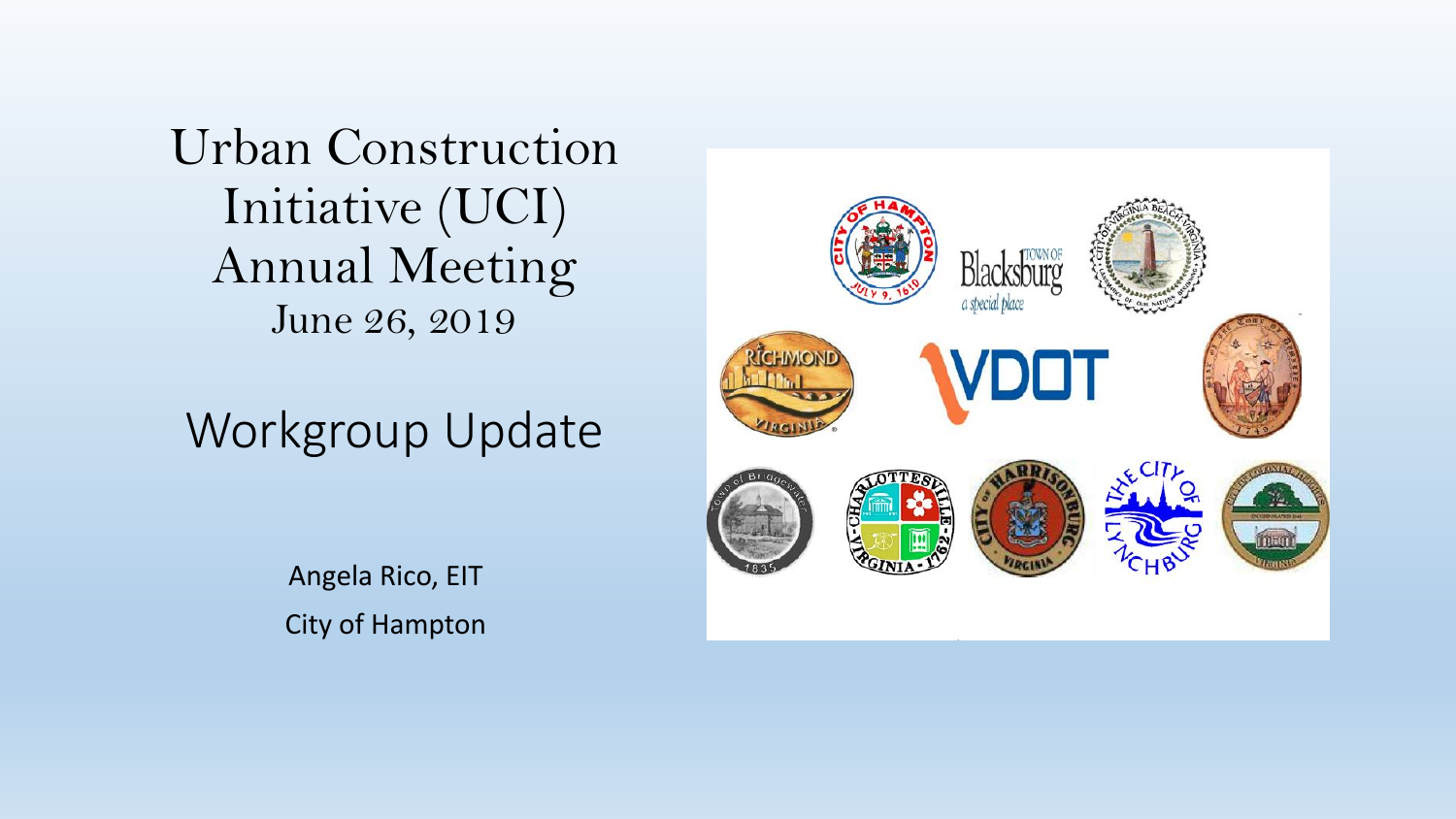## UCI Workgroup Update

- Goals:
	- Strategic Plan Long term impact on the direction of the program





• Programmatic – Changes to the program to increase efficiency and effectiveness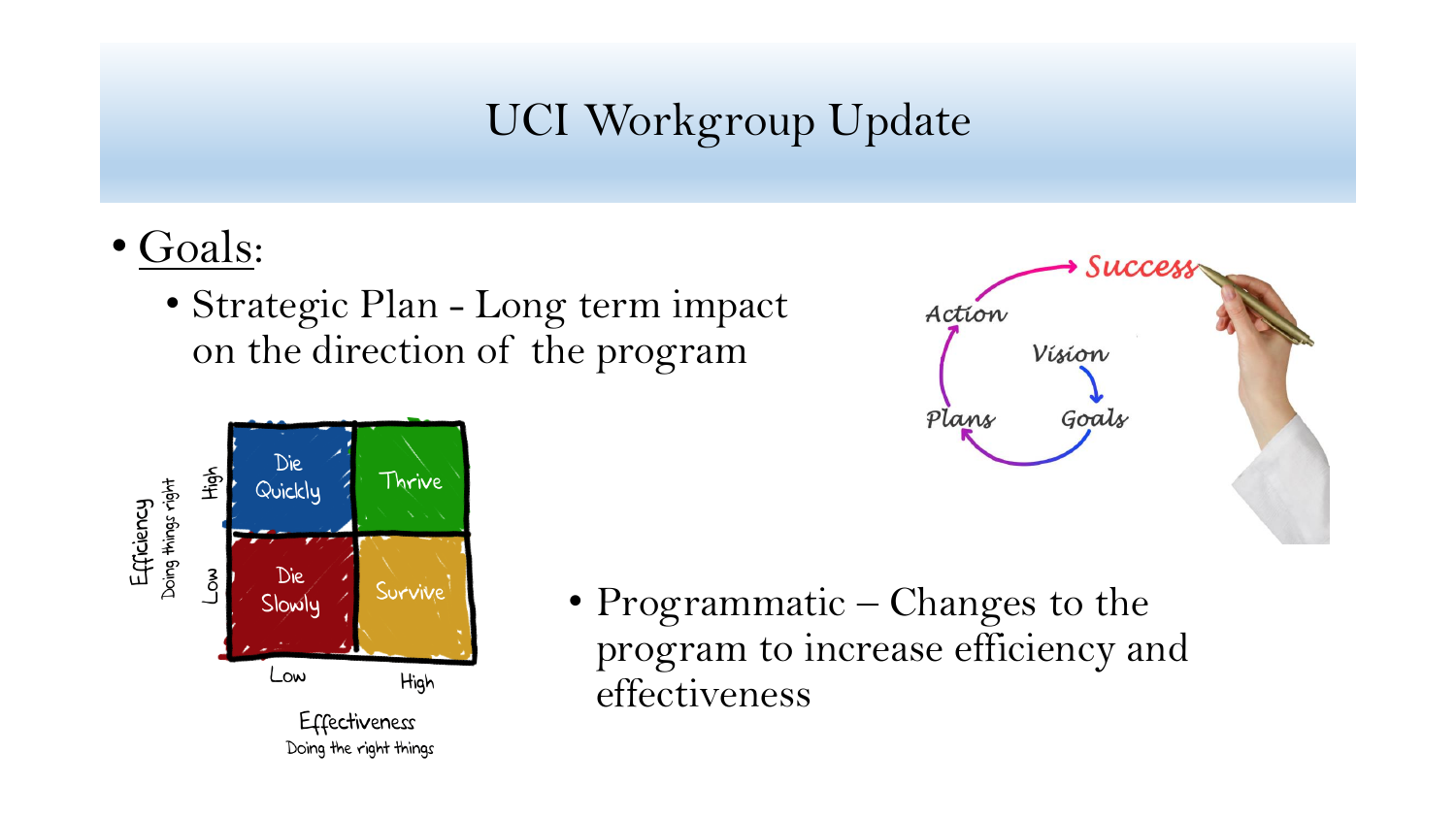## UCI Workgroup Update – **Strategic Plan**

- **Training**:
	- **Goal**: Establish and implement a training schedule for UCI participants on an annual basis. Develop a 3-Year training plan
	- **Reason**: Proper understanding leads to expedited processes, from design consultants, pre award audit to construction closeout.
	- **Status**: Ongoing

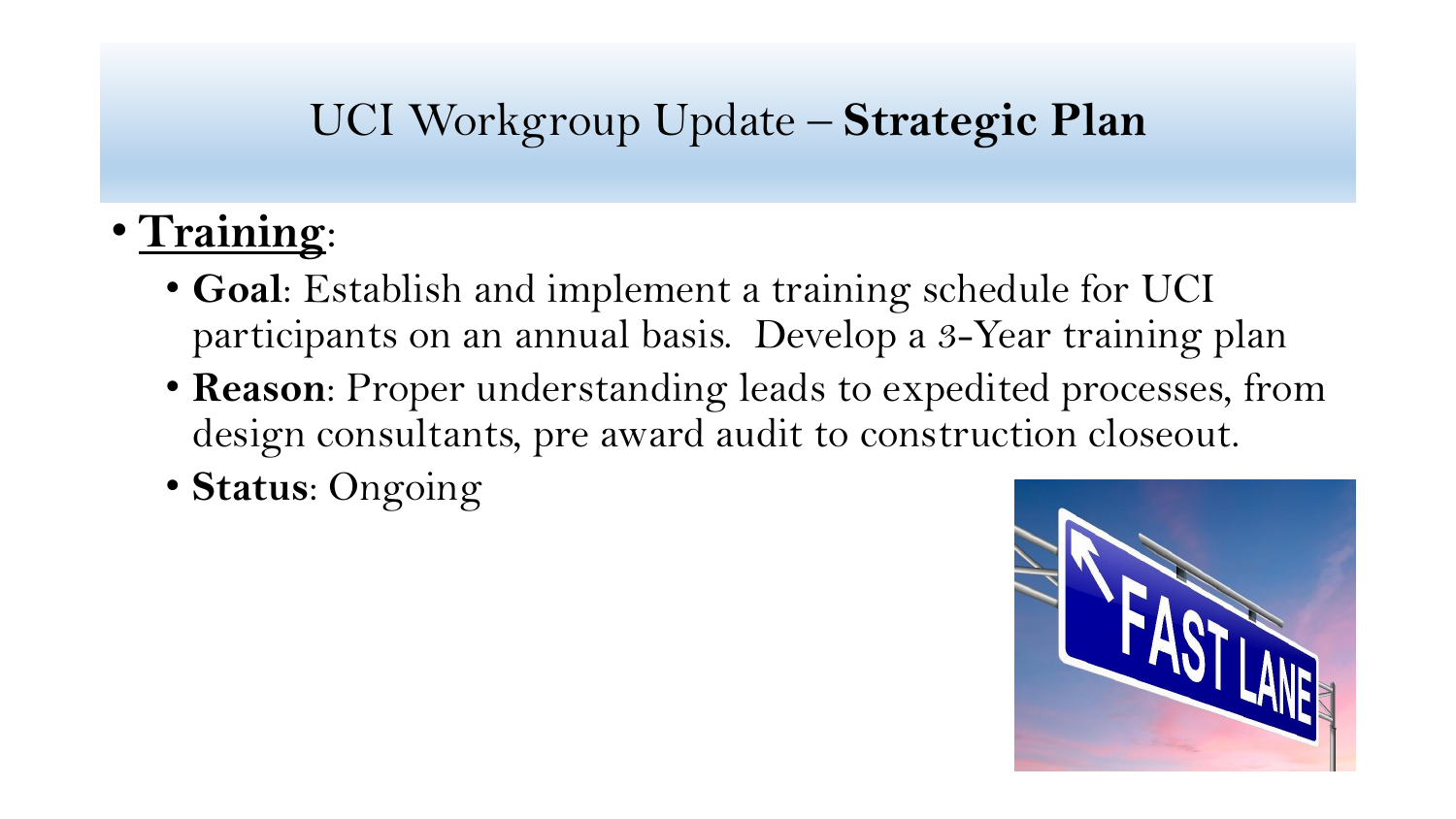#### UCI Workgroup Update – **Strategic Plan**

• **Accomplishments Summary** – Summary of accomplishments since Program inception (2003)



- **Goal**: Prepare a document that lists all the accomplishments (Project and Program level) of the UCI Program since the program was established in 2003. Include list of UCI accomplishments on LAD UCI website
- **Reason**: Will assist VDOT and Local Staff in briefing Executive Management on the accomplishments and value of the UCI program since establishment in 2003
- **Next Steps**: Localities to submit a full list of projects completed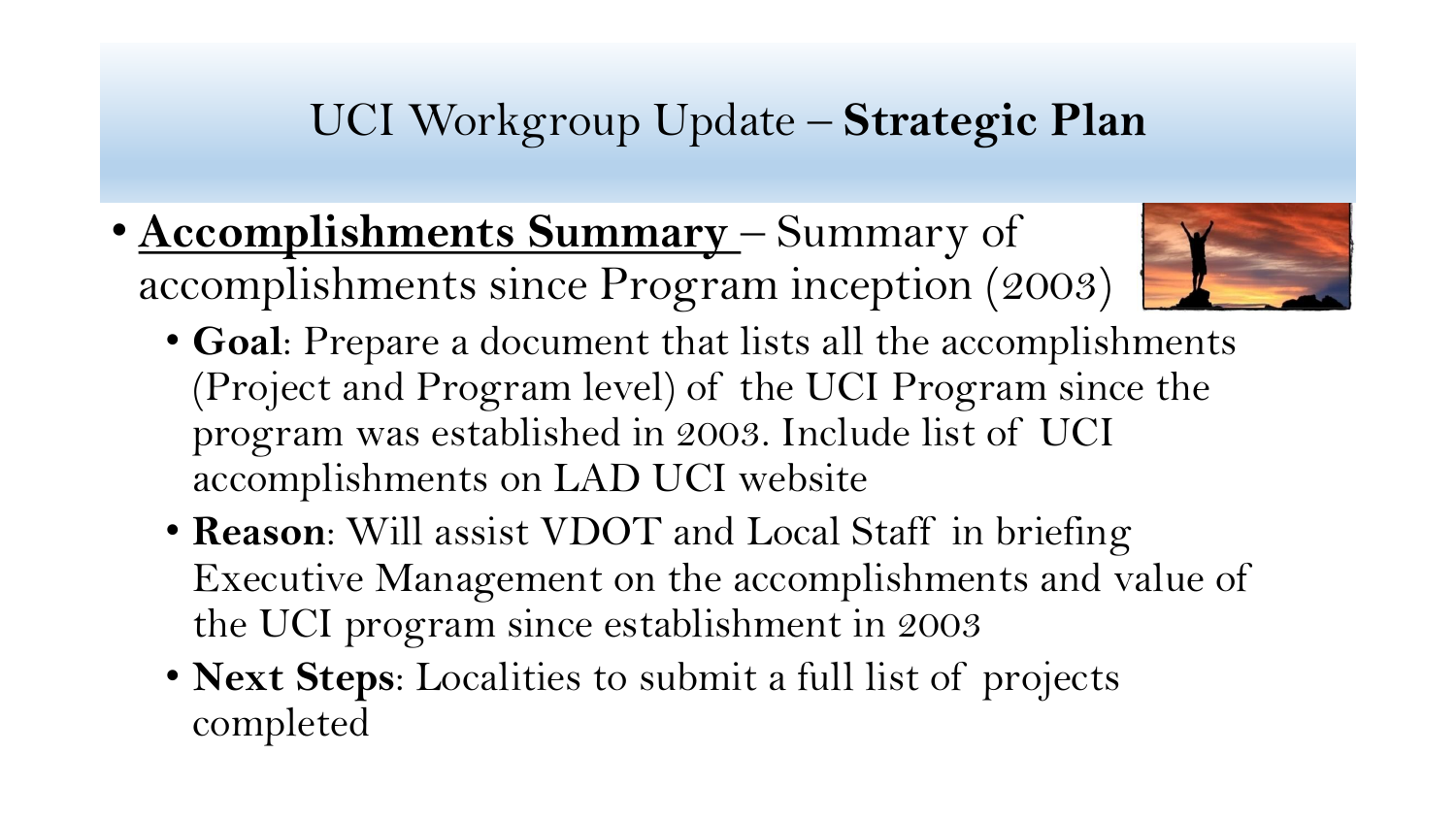- **Modified Programmatic Agreement** 
	- **Goal**: Modify the UCI Programmatic Agreement to expand for specialty funded programs (i.e include CMAQ, RSTP, HSIP, SGR, Smart scale, Revenue Sharing etc…)
	- **Reason**: This would eliminate having to execute a separate agreement for each specialty funded project which could save time at the beginning of the project development
	- **Status**: Not Started

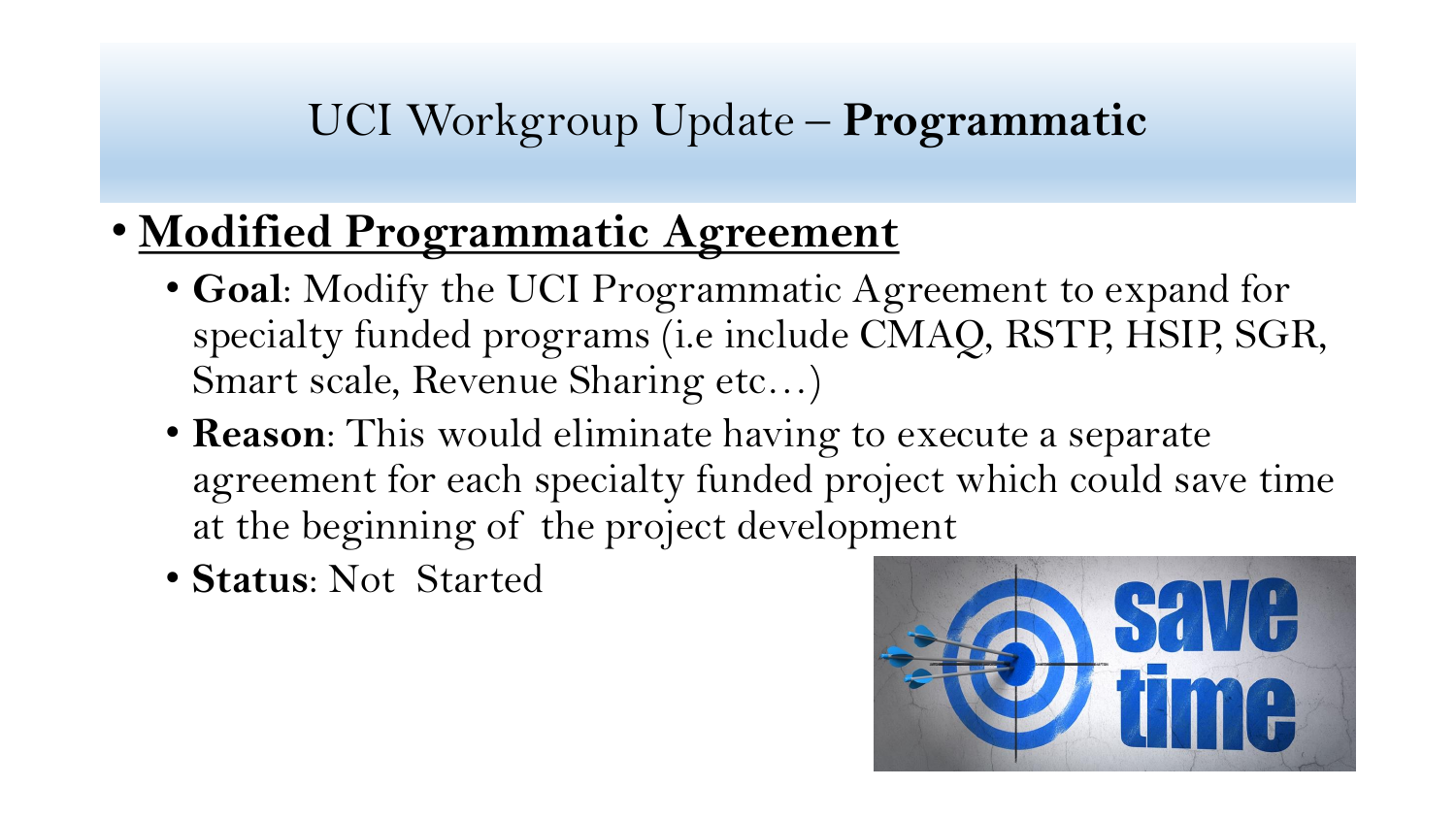- **Completeness Review Checklist** 
	- **Goal**: Create comprehensive checklist for right of way and construction phase submittals that outline the minimal submittal requirements
	- **Reason**: To ensure localities submit all items in one package that VDOT needs to authorize approvals.
	- **Status**: Progress submitted to be reviewed by the workshop

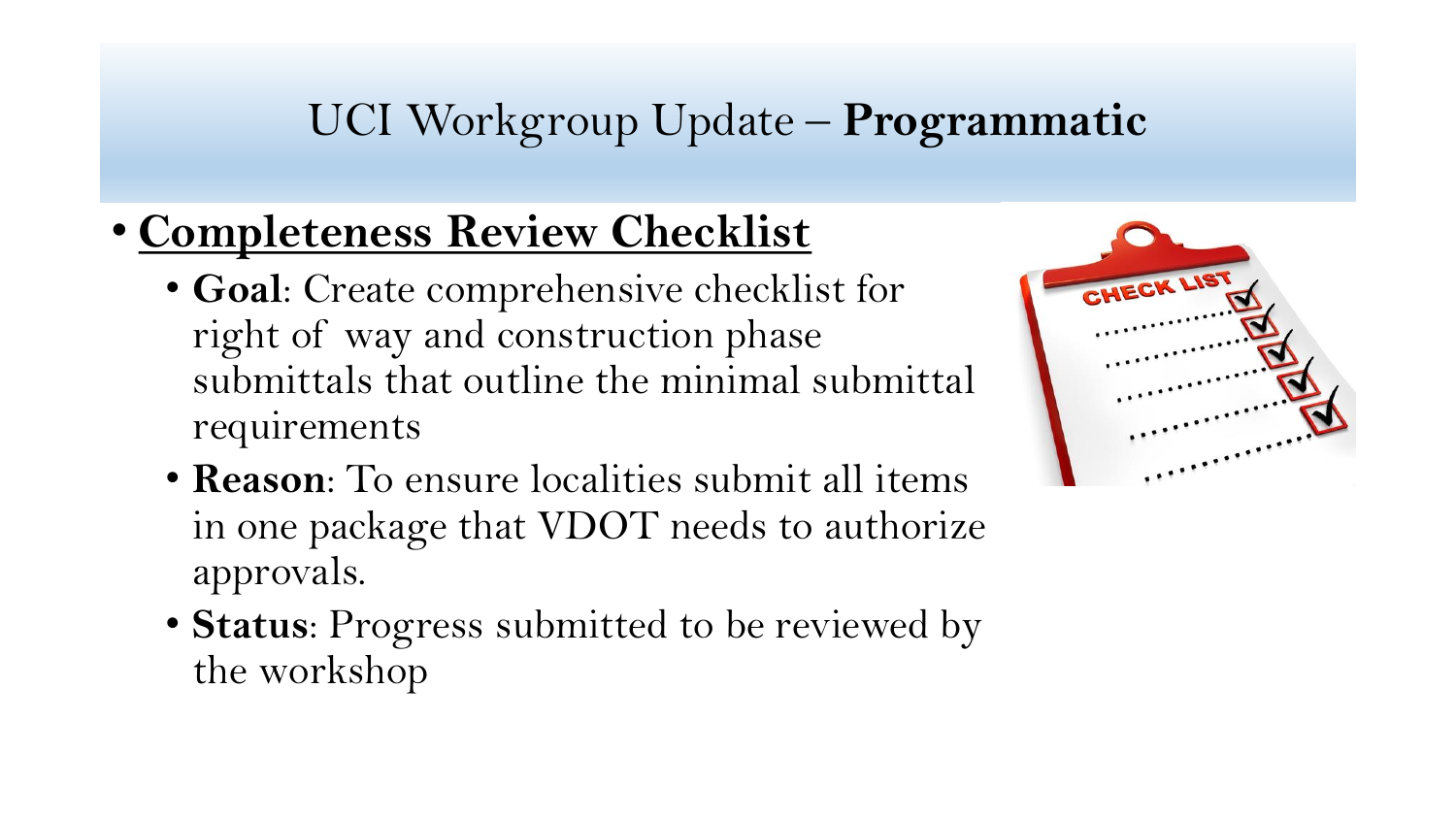# • **UCI Certification Guide**

- **Goal**: Continue to establish processes and tools for localities that are members of the UCI certification program
- **Reason**: UCI Certification remains a priority. Implementation of the "risk based approach" requires internal documentation for changes to processes and checklists under certification and helps other localities interested in becoming certified. Also, helps focus on continuing to look for opportunities to streamline, for project development etc.
- **Status**: Ongoing

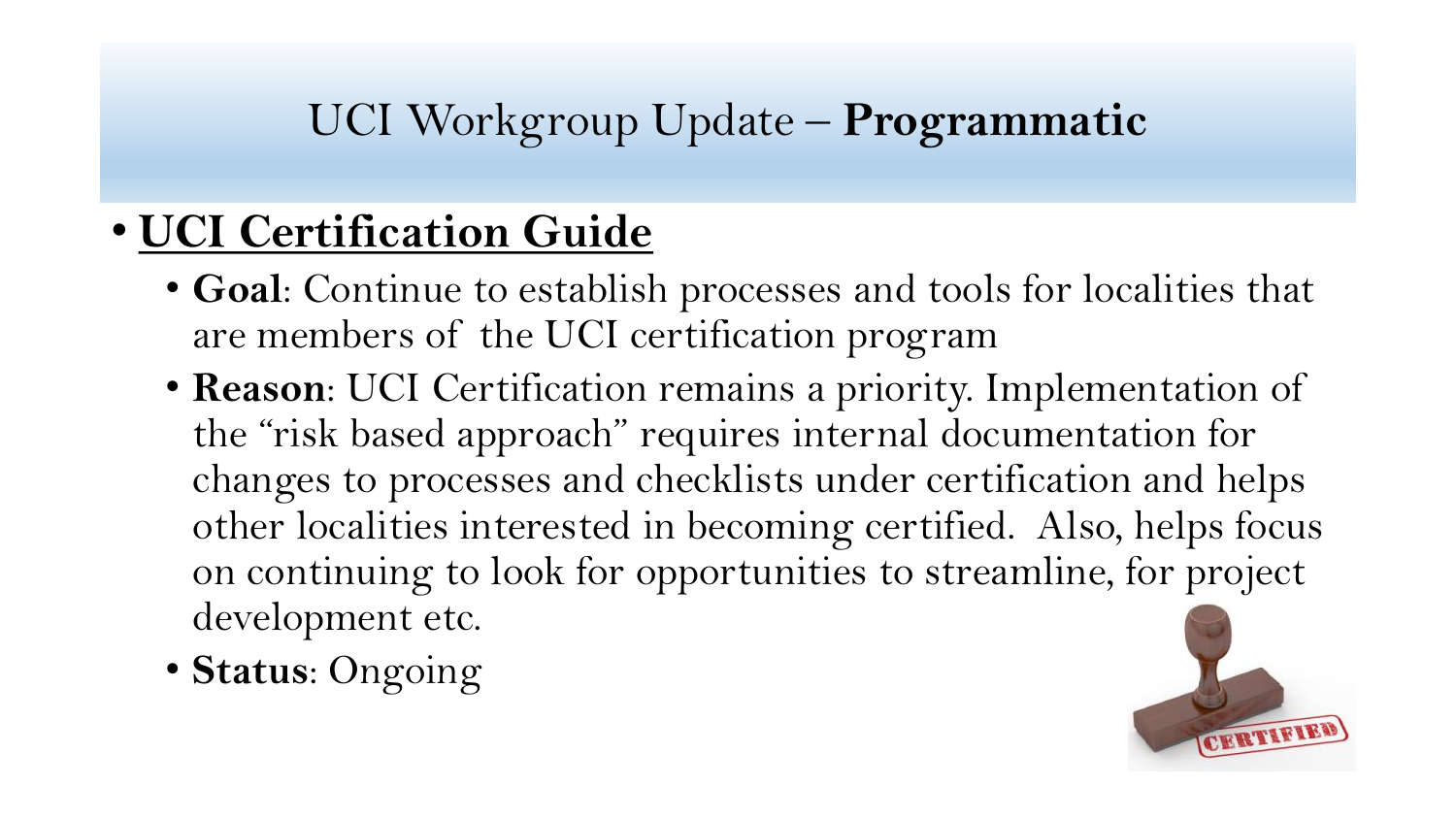# • **UCI PROGRAM**

- **Goal**: Develop/Review UCI Tiered Certification
- **Reason**: To encourage involvement in the program and improve benefits for UCI localities.
- **Status**: Not Started